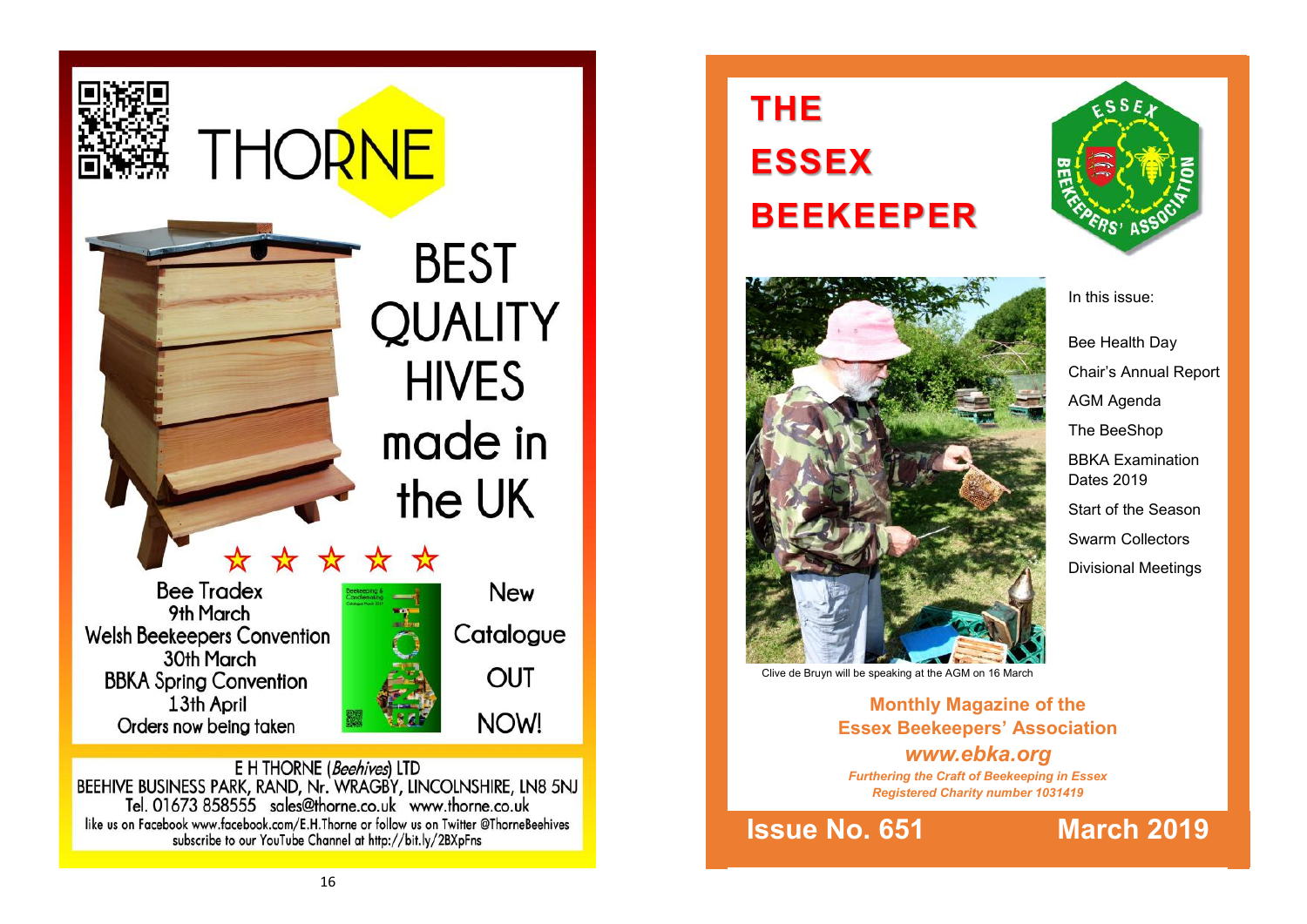# **Divisional Meetings around the County**

### **Meetings in March 2019**

| 7 March                       | Thursday<br>8.00pm        | Romford                | From Beekeeper to Bee Farmer - Michael Coe. Chadwick<br>Hall, Main Road, Gidea Park RM2 5EL               |  |  |
|-------------------------------|---------------------------|------------------------|-----------------------------------------------------------------------------------------------------------|--|--|
| 7 March                       | Thursday<br>8.00pm        | <b>Harlow</b>          | <b>Understanding and managing Swarms - Khalil Attan.</b><br>Kings Church, Red Willow, Harlow CM19 5PA     |  |  |
| 13 March                      | Wed<br>7.30pm             | <b>Saffron Walden</b>  | Thaxted Day<br>Asian Hornet trap making practical -<br>Centre CM6 2RL                                     |  |  |
| 16<br><b>March</b>            | <b>Saturday</b><br>2.00pm | County<br><b>Event</b> | <b>EBKA Annual General Meeting.</b><br>Notice and agenda on pages 8/9.                                    |  |  |
| 18 March                      | Monday<br>7.30pm          | Chelmsford             | Top Bar & Warre Hives. Peter Aldridge. The Link, Rains-<br>ford Rd. Chelmsford CM1 2XB                    |  |  |
| 20 March                      | Wed<br>7.30pm             | Dengie 100<br>& Maldon | <b>Black Bee initiative.</b> Kevin Thorne.<br>The Oakhouse, High<br>Street. Maldon                        |  |  |
| 24 March                      | Sunday<br>10 - 3pm        | <b>Epping Forest</b>   | Asian Hornet Special - Andrew Durham (Cambridge BKA)<br>and Bob Hogge (Jersey BKA). Copped Hall CM16 5HS. |  |  |
| 27<br>March                   | Wed<br>7.30pm             | Southend               | Introduction of Queens - Clive deBruyn. WI Hall, Belling-<br>ham lane, Rayleigh.                          |  |  |
| 29<br>March                   | Friday<br>8.00pm          | <b>Braintree</b>       | Agraian - the Natural Choice. Mike Able. Ethical pest<br>control. White Notley Village Hall               |  |  |
| <b>Meetings in April 2019</b> |                           |                        |                                                                                                           |  |  |
| 4 April                       | Thursday<br>8.00pm        | <b>Harlow</b>          | Fun with Pollen Traps - Robert Smith. Kings Church, Red<br>Willow, Harlow CM19 5PA                        |  |  |
| 4 April                       | Thursday<br>8.00pm        | Romford                | Microscopy - David McHattie. Chadwick Hall, Main Road,<br>Gidea Park RM2 5EL                              |  |  |
| 6 April                       | Saturday<br>2.30pm        | <b>Saffron Walden</b>  | Practical Wax Extraction - Boyton End CM6 2RB                                                             |  |  |
| 13 April                      | Saturday<br>2.30pm        |                        | Putting Your Hive Together - Takeley CM6 1SU                                                              |  |  |
| 17 April                      | Wed<br>7.30pm             | <b>Epping Forest</b>   | A different kind of swarm control. Chingford Horticultural<br>Hall E4 6PE                                 |  |  |
| 17 April                      | Wed<br>7.30pm             | Dengie 100<br>& Maldon | <b>Identification</b> - Bumble Bee Conservation Trust. The Oak-<br>house, High Street, Maldon             |  |  |
| 24 April                      | Wed<br>7.30pm             | Southend               | W I Hall, Bellingham Lane,<br>Bee Space - Bob Smith.<br>Rayleigh                                          |  |  |
| 27 April                      | Saturday<br>2.30pm        | Saffron Walden         | <b>From Comb to Jar - Wimbish CB10 2UY</b>                                                                |  |  |
| 27 April                      | Saturday                  | Romford                | Wax Day - Havering Out Apiary.                                                                            |  |  |
| 28 April                      | Sunday<br>3.00pm          | <b>Braintree</b>       | Apiary Meeting - Coney Green, Great Bardfield CM7 4PV.<br>Jan French 07725 166 609                        |  |  |

# **WHO'S WHO & HOW TO CONTACT THEM**

**President of EBKA Pat Allen** Hon CLM

| <b>EBKA Trustees:</b>                                                                                           |                                                                                                               |                                                  |                                                                                                                                                 |  |  |  |  |
|-----------------------------------------------------------------------------------------------------------------|---------------------------------------------------------------------------------------------------------------|--------------------------------------------------|-------------------------------------------------------------------------------------------------------------------------------------------------|--|--|--|--|
| <b>Jane Ridler</b>                                                                                              | <b>Chair of CEC:</b>                                                                                          | email: jane.ridler@uwclub.net tel. 01799 218 023 |                                                                                                                                                 |  |  |  |  |
| <b>Tony Rand</b>                                                                                                | Gen. Secretary:<br>email: tony@agewhatage.com                                                                 |                                                  |                                                                                                                                                 |  |  |  |  |
| <b>Richard Ridler</b>                                                                                           | <b>County Treasurer</b>                                                                                       |                                                  | email: richard.ridler@uwclub.net tel: 01799 218 023                                                                                             |  |  |  |  |
| <b>Stuart Mitson</b><br><b>Jan Tutton</b><br><b>Tony Rand</b>                                                   | stuart.mitson@btinternet.com<br>cec@chelmsfordbeekeeper.com<br>tony@agewhatage.com                            |                                                  | <b>Braintree</b><br>Chelmsford<br>Colchester                                                                                                    |  |  |  |  |
| <b>Kate Tuerena</b>                                                                                             | trustee@maldonbeekeepers.org.uk                                                                               |                                                  | Dengie Hundred & Maldon                                                                                                                         |  |  |  |  |
| <b>Don McHale</b>                                                                                               | donaldmchale@gmail.com                                                                                        |                                                  | <b>Epping Forest</b>                                                                                                                            |  |  |  |  |
| <b>Nick Holmes</b>                                                                                              | www.cight@gmail.com                                                                                           |                                                  | Harlow                                                                                                                                          |  |  |  |  |
| <b>Paul Wiltshire</b><br>Vanessa Wilkinson<br><b>Vernon Amor</b>                                                | paul.g.wiltshire@btinternet.com<br>vwilkinson27@hotmail.com<br>blueboys21@aol.com                             |                                                  | Romford<br>Saffron Walden<br>Southend                                                                                                           |  |  |  |  |
| <b>Divisional Contacts:</b>                                                                                     |                                                                                                               |                                                  |                                                                                                                                                 |  |  |  |  |
| <b>Braintree:</b><br>Jan French<br>Colchester: Morag Chase 01206 522 576<br>Harlow:<br>Nick Holmes<br>Southend: | 07725 166 609<br>07730 735 752<br>Saffron Walden: Vanessa Wilkinson 01799 542 337<br>Pat Holden 01702 477 592 | Chelmsford:<br>Romford:                          | James Curtis 07940 757 831<br>D.H. & Maldon: Carlie Mayes 07979 862 952<br>Epping Forest: Robin Harman 07971 237 312<br>Pat Allen 01708 220 897 |  |  |  |  |
| <b>EBKA Education Secretary:</b><br><b>Jane Ridler</b><br>jane.ridler@uwclub.net<br>01799 218 023               |                                                                                                               |                                                  |                                                                                                                                                 |  |  |  |  |
|                                                                                                                 | <b>EBKA Examinations Secretary:</b> Pat Allen                                                                 | 01708 220 897                                    | pat.allen7@icloud.com                                                                                                                           |  |  |  |  |
| The Essex Beekeeper Magazine:                                                                                   |                                                                                                               |                                                  |                                                                                                                                                 |  |  |  |  |
| Editor:                                                                                                         | David Smye                                                                                                    |                                                  | email: dsmye@lineone.net_tel. 07710 197 078                                                                                                     |  |  |  |  |
| Advertising:                                                                                                    | Jean Smye                                                                                                     | email: jsmye@sky.com                             |                                                                                                                                                 |  |  |  |  |
| <b>Mailing Secretary:</b>                                                                                       | <b>Michael Elliott</b>                                                                                        |                                                  | email: michaelelliott55@sky.com                                                                                                                 |  |  |  |  |
| Printed by Streamset, 12 Rose Way, Purdeys Industrial Estate, Rochford, Essex SS4 1LY                           |                                                                                                               |                                                  |                                                                                                                                                 |  |  |  |  |
| Web site:                                                                                                       | <b>Nick Holmes</b>                                                                                            | email: webmaster@essexbeekeepers.com             |                                                                                                                                                 |  |  |  |  |
| <b>Regional Bee Inspectors for EBKA Region:</b>                                                                 |                                                                                                               |                                                  |                                                                                                                                                 |  |  |  |  |
| Epping Forest and Romford Divisions (excluding Brentwood):                                                      |                                                                                                               |                                                  |                                                                                                                                                 |  |  |  |  |
| Peter Folge<br>peter.folge@apha.gsi.gov.uk<br>tel. 07775 119 433<br>All other Divisions:                        |                                                                                                               |                                                  |                                                                                                                                                 |  |  |  |  |

**Keith Morgan** keith.morgan@apha.gsi.gov.uk tel. 01485 520 838 or 07919 004 215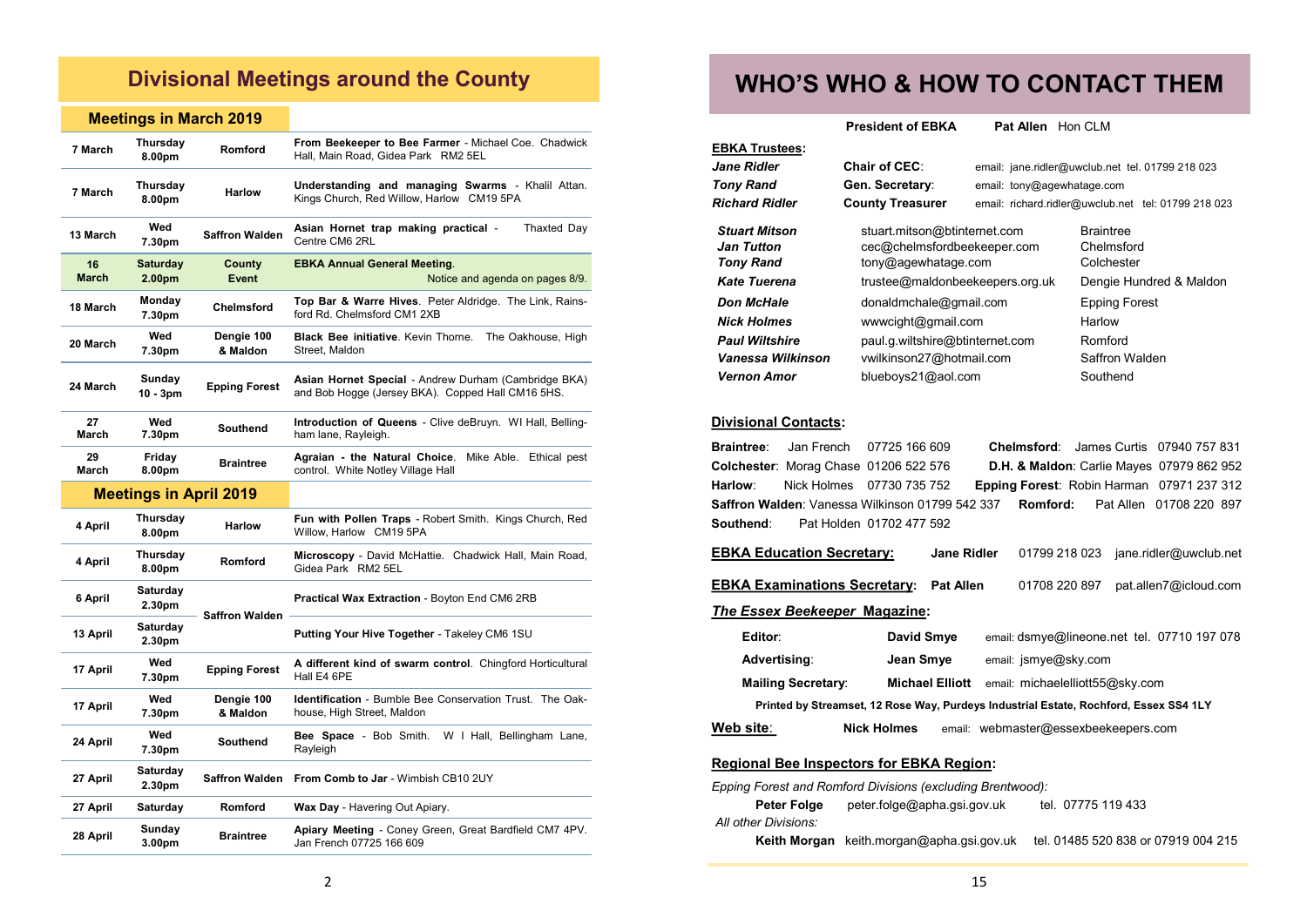

# **Swarm Collectors 2019**

The BBKA will shortly be collating its Swarm Collectors' List for the coming season. So if you believe you have the necessary experience, are able to take swarms within a 10 mile radius of your postcode and are prepared to remain on the list for the season, please speak to your Division's committee members.

Your Division must endorse your application and will provide a list of its approved members to the BBKA. Your details will then be entered onto the Association's website for the swarm collecting season. Please note that you may not accept payment for this service other than out-of-pocket expenses or sell on the swarm to a third party. To do so will invalidate your BBKA insurance.

A copy of the *BBKA Swarm Collectors' Protocol* is available to download from the BBKA website:

[www.bbka.org.uk/Handlers/Download.ashx?IDMF=6834f0af](http://www.bbka.org.uk/Handlers/Download.ashx?IDMF=6834f0af-3e77-4174-afe5-b3d6c58b099c)-3e77-4174-afe5 -[b3d6c58b099c](http://www.bbka.org.uk/Handlers/Download.ashx?IDMF=6834f0af-3e77-4174-afe5-b3d6c58b099c)

### *Essex Beekeepers' Association* presents a

# **Bee Health & Disease Recognition Day**

at **The Millennium Centre The Chase, Dagenham Road, Romford. RM7 0SS**



**Thursday 20th June 2019 10 am - 4pm** Reception **9.30**

*Suitable for Beekeepers of all levels of Experience*

Come and meet your Eastern Regional Bee Inspector Keith Morgan and local Seasonal Bee Inspectors.

This relaxed & friendly day will include a mixture of presentations, Useful Tips & Hints with Discussions.

## **Apiary Hygiene - Varroa - Live Comb Recognition**

### **Asian Hornet**

Plus, a practical Session in the apiary observing how inspectors manipulate and check for disease.

# **IMPORTANT**

### **Bring CLEAN Protective Beekeeping Clothing and a packed lunch. Tea & Coffee will be provided**.

Pre Booking of Places is Essential as a limited number available Contact; Jim McNeill on 01708 765898 answer phone, or iimandliz44@aol.co.uk

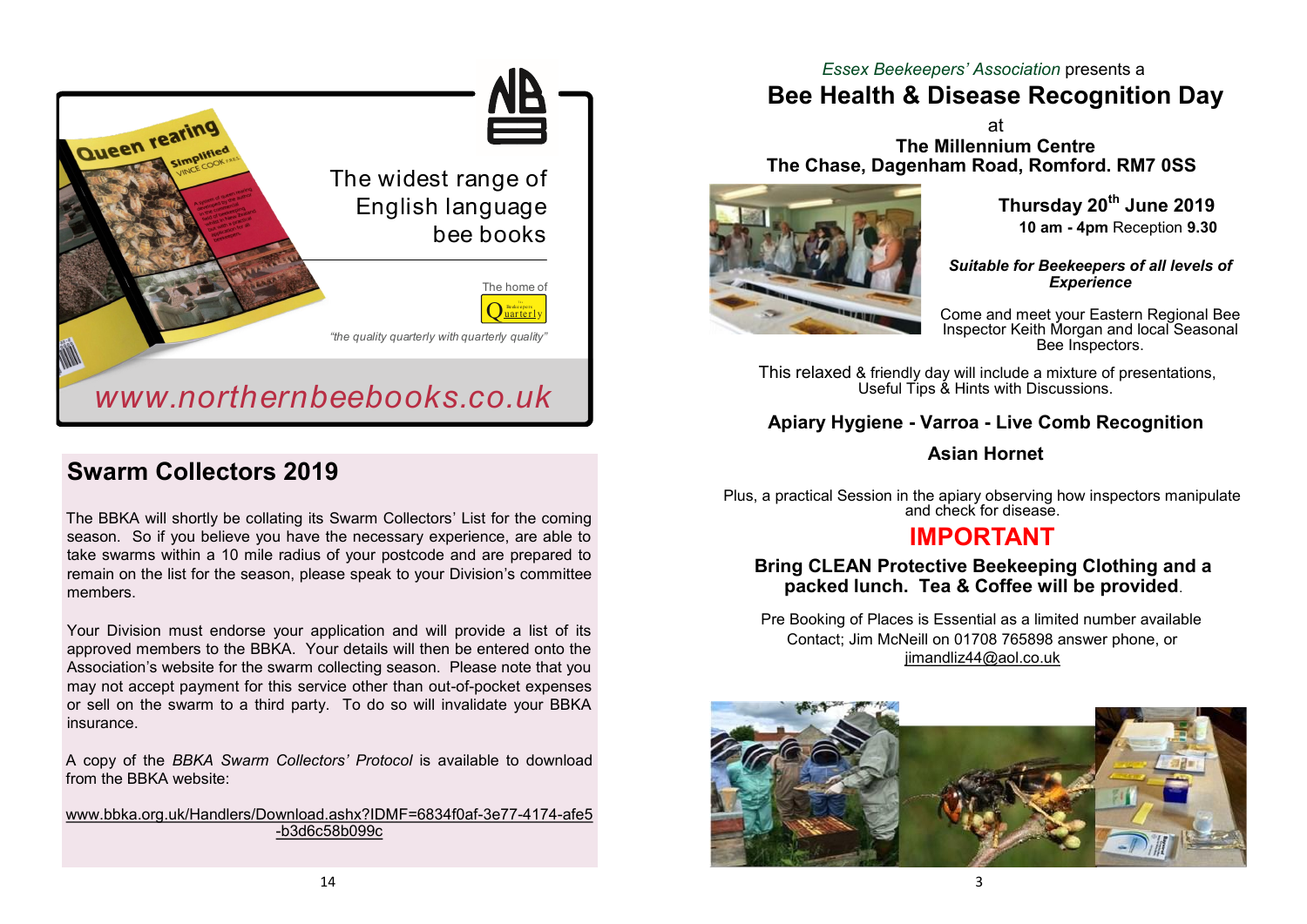# **Chair's Annual Report**

# **for AGM 2019**

First and foremost, let us celebrate our hobby of diverse pleasures and challenges. There is nothing to



compare with the beauty of healthy bees on a frame of glistening comb in the spring sunshine with its accompanying aroma and gentle sound. Then there's the challenge of every beekeeping year being different – let's just say the first 20 years are the most difficult! We thought the winter of 2017/18 was going to be kind – that was before the 'beast from the east'. A short spell of inattentiveness just then ended with colony losses due to starvation for some. But to follow – a glorious summer yielded for many of us an exceptional honey harvest.

With challenges in mind, 2018 has been a difficult year for the CEC. There have been changes and resignations in the officers' jobs through the year, with unfilled posts at times. Thanks go to Ian Nichols as Chair and Tom Keeper as Treasurer for all their work, enthusiasm and conscientiousness during this testing time. After the email scam in the summer, it has been important to upgrade the financial policy as well as to move forward other outstanding policies to cover developments in technology and the law. We are also looking at reforming other aspects of the role of EBKA, including introducing CIO status and reviewing the *Essex Beekeeper* magazine. The new BBKA electronic membership package, eR2, is an ongoing challenge, mainly because the structure of EBKA does not fit the model offered. But we are not alone nationally and more effort from BBKA, as well as from several dedicated members of the CEC and



### **Start of the Season**

*– a frank view by a Peggy Mount character*

"What ARE you doing? What for? It's not that time AGAIN is it? Do you HAVE to clean those 'dirty boxes' in the kitchen? Look at the state of this floor – what on earth are these sticky brown flakes? The shed is too cold for you is it? You spend enough time down there at other

times of the year. You are not, repeat NOT, going to clean off those boxes in the spare room again – I can't believe you were using a blow lamp to burn them – whatever for? Good job they were old curtains, but you never did repaint that ceiling properly, and the room still smells of smoke. Three times you set that smoke alarm off, three times - I was on first name terms with those firemen by the end."

"How come ALL these handles are sticky? You haven't been near these cupboards and they've still got tacky. Have you been using this kitchen knife to do that scraping? And, I'll say this one thing and I don't care who hears me! Keep those bees IN when I've got washing OUT. When they first came out last year on what you dismissingly called a 'cleansing flight', I had white sheets on the line. Not for long were they white – I had to wash them all again – dirty little b's. Next door had just washed and polished his new car too. I couldn't show my face for days."

"Now what are you creating? FONDANT? White icing for your bees! Good lord, is it a birthday for one of them? Do I have to bake tiny cakes as well?"

"So when's the first meeting of the bee club? I suppose you want me to make them cakes and do drinks? I have never seen cakes disappear so fast. Even that poppy seed one vanished before my very eyes. I thought it would slow them down a bit. I put in loads and loads of poppy seeds, hoping that would stop them talking while they got the seeds out of their teeth or at least they would overdose and calm down a bit. AND, I'm only serving tea or instant coffee! ……….. that la-di-da one that wants '*cordial'* can have orange squash and like it."

Ah, another season is underway ..…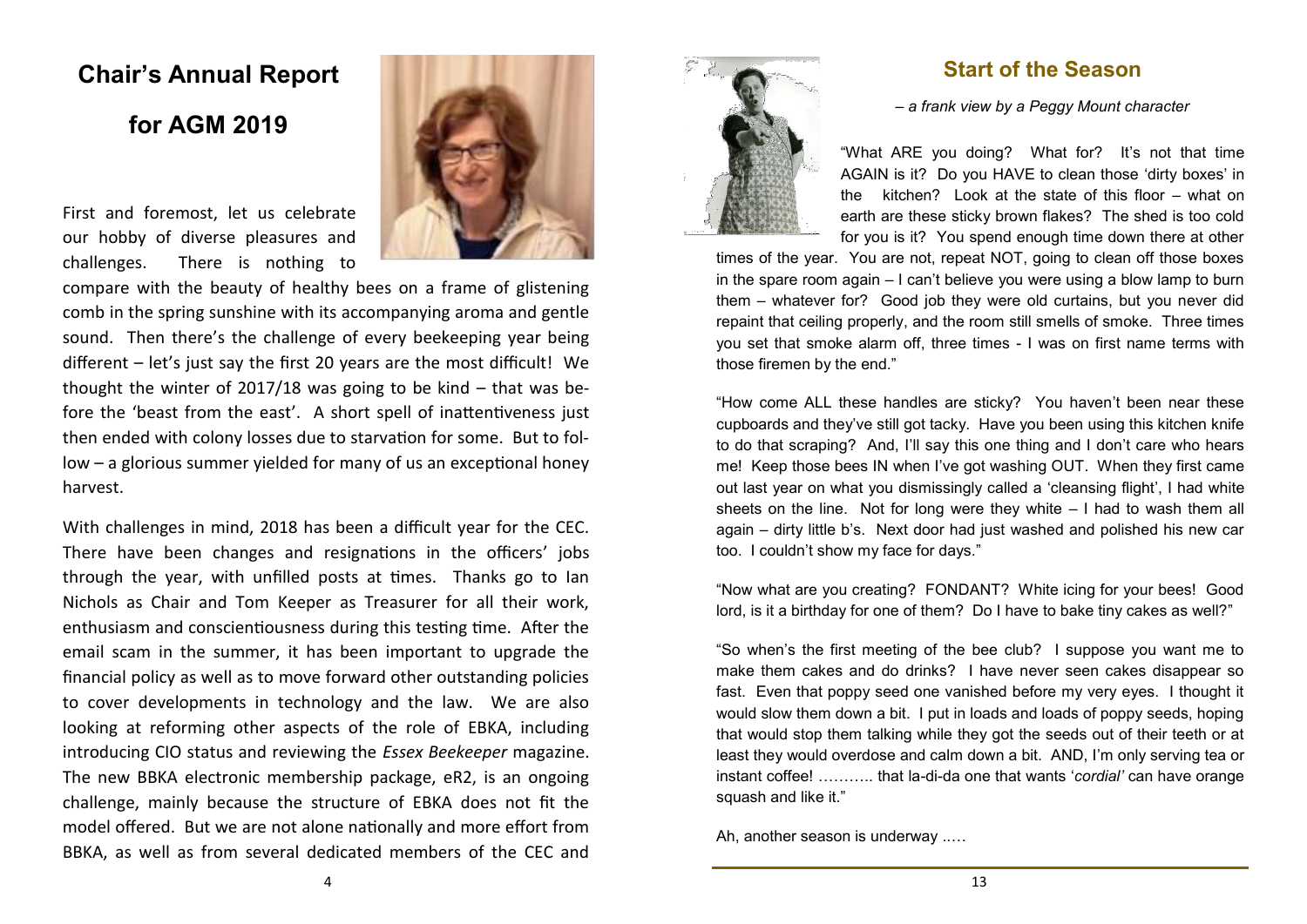# All the syllabi, information sheets and Procedure Manual are in the Members **All the syllabi, information sheets and Procedure Manual are in the Members Area Area under 'Examinations and Assessments' of the BBKA website.** under Suoihanimations and Asse šă ments'  $\overline{a}$ the<br> **BBKA website**

# **BBKA BBKA Examinations Board**  Examination  $\overline{w}$  $\overline{\mathbf{u}}$ oard

# March 21st November 14<sup>th</sup> March 20<sup>th</sup> Advanced Certificate in Beekeeping Husbandry 1<sup>st</sup>/2nd June and 14/15 June 2019 depending on numbers *(Applications in by 28th February 2019)*

ALL MODULE Examinations March– 23rd March 2019

ALL MODULE Examinations November–9<sup>th</sup> November 2019

*(Applications in by 10th February 2019)*

*(Applications in by 30th September 2019)*

November 13th

General Certificate in Beekeeping Husbandry date by arrangement through the Examinations Board Secretary *(Applications in by 28th February 2019)*

**Future module dates**

**BBKA Examination Dates 2019**

### Microscopy Certificate **23rd/24th November 2019 other dates as required** *(Applications in by 31st August 2019)*

### BEE HEALTH CERTIFICATE By arrangement with the Local Examinations Secretary *(Applications in by 28th February 2019 last date for Assessment 31st July)*

### BEE BREEDING CERTIFICATE Date by arrangement through the Examinations Board Secretary *(Applications in by 28th February 2019)*

Basic and Junior Certificate date by arrangement with the County Examinations Secretary *(Applications 1 month before assessment last date for Basic Assessment 31st August)*

Education and training are other important aspects of County level activity. Colchester hosted the annual Bee Health Day this year and there have been programmes for training for the BBKA practical assessments and theory module exams as usual. There is no new Education Secretary in the offing. As an alternative, I'd like to see a consortium of more experienced beekeepers working together to organise, if not deliver, the education and training for the County.

The other outstanding role to be filled, at the time of writing, is editor of the *Essex Beekeeper*. Volunteers in either area will be gratefully accepted. Jean and David Smye are retiring as editors over recent years and also from the CEC. They have contributed to EBKA not only in this role but in many during the last decades and deserve our grateful thanks. I'm not sure if there have been any CEC jobs that Jean has not taken on and worked at with her inbuilt tenacity and desire to get things right for EBKA.

Moving forward, communication is key, and I am writing a short ongoing article in the magazine to keep members informed. The information available on the website will also now be maintained right up to date. I have enjoyed the hospitality at divisional meetings asking for members' advice on improvements and looking forward to visiting others soon. Do remember, that as members of EBKA we are all able to attend the meetings of other Divisions, thus increasing the variety of our beekeeping interest and learning.

The year's successful events, including our Honey Show at Orsett, the National Honey Show and the County Conference have been well recorded in the Essex Beekeeper and we can look forward to another good year in 2019. Whilst most Divisions run similar but smaller scale events it is important we all contribute to these main ones, binding our nine Divisions into one Association. Saffron Walden Division is in the 'hot seat' in 2019/20. I have heard it queried why one Division has to do all the work in one year! I believe it is a good way of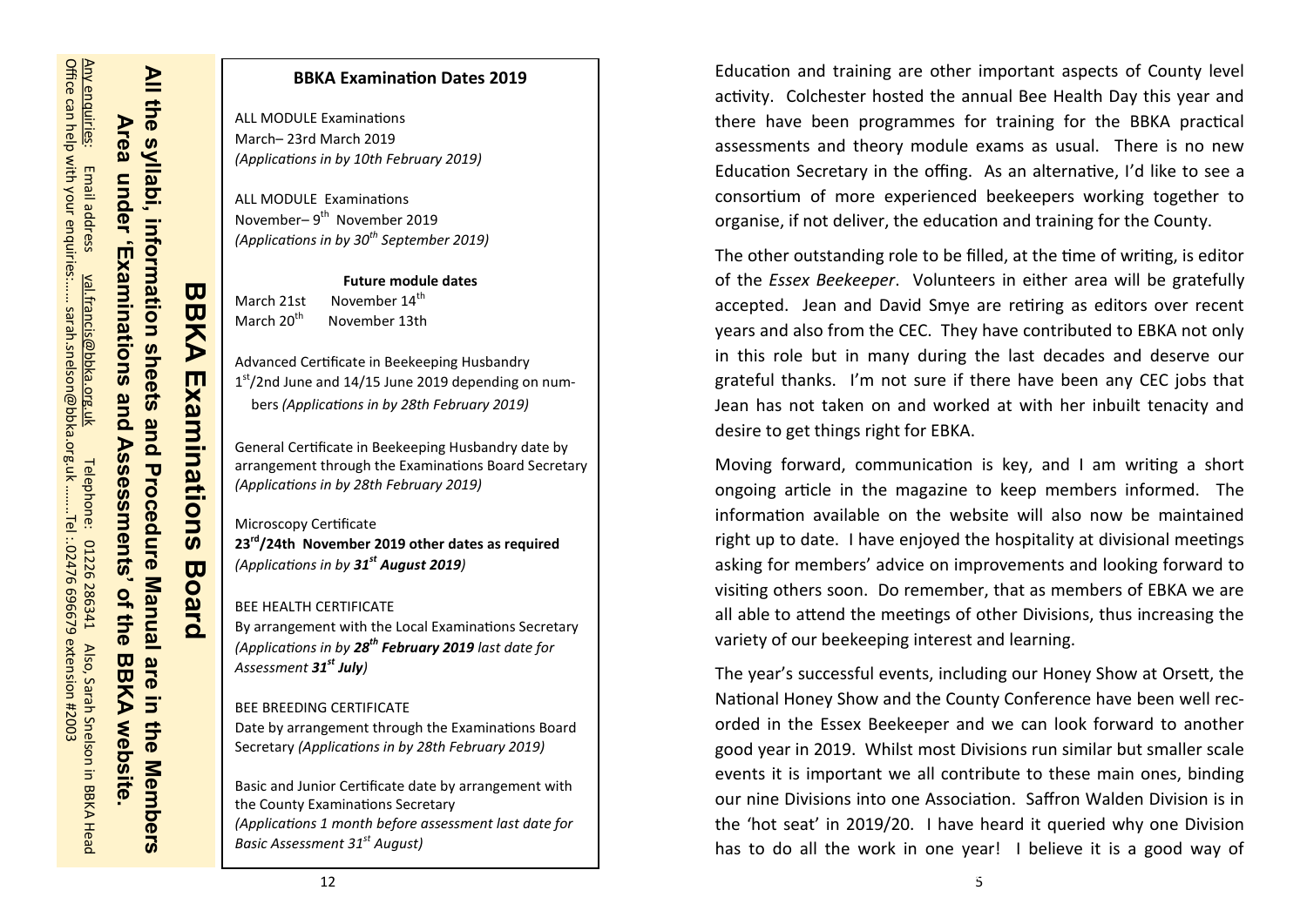maintaining the EBKA as the core of beekeeping in Essex. Each Division in turn takes on the year's work and is motivated by it. It requires a significant contribution from all the members of the Division, not just the committee. The Presiding Division has some significant management of the EBKA during their year of office, e.g. the AGM and any EGM is chaired by the Presiding Officer, who is usually the Chair of that Division. So, thanks to Braintree for their year of hard work and influence and good luck to Saffron Walden for the year to come.

I know that the Conference on 20<sup>th</sup> October '*The Changing Face of Beekeeping'*, promises to be a really stimulating day to consider the future for bees and beekeeping. Professor Steve Martin will be telling us more about the possible 'lack of future' for varroa and Ged Marshall, the ever-entertaining bee farmer, about how we as hobbyists can learn a few tricks from the professionals. Will Messenger will look back at bee equipment of the past and how things have improved; and to broaden our beekeepers' view of the environment, Jonas Geldman will present *"Does conserving honeybees help wildlife?".* 

Again, the very successful Ted Hooper Lecture of 2018 was reported in detail in the magazine. Dr Norman Carreck spoke about IBRA and Eva Crane, that icon of beekeeping; and Professor Richard Pywell about how growing wild flowers in crop fields boosts natural pest predators. This chimes well with the new EARS 3 project.

EBKA is again helping fund the Eastern region research initiative in supporting a PhD student in bee research. A recent study has shown a strong correlation between chronic bee paralysis and colonies with access to mass flowering crops like oilseed rape and borage. Also, that reduced pollen diversity can lead to gut dysbiosis and increase in gut parasites in honey bees. So, the new project will be looking further into the diversity and quantity of forage as a key driver of

### **The Beeshop**

[When we first started keeping bees we found there was a real](javascript:HLExecute()  [lack of affordable, yet good quality beekeeper clothing. So, in](javascript:HLExecute()  [response to this,](javascript:HLExecute() *thebeeshop* was born.

[From humble beginnings the business has gone from strength](javascript:HLExecute()  [to strength now supplying BBKA divisions, schools and bee](javascript:HLExecute()  [clubs in the UK as well as exporting worldwide.](javascript:HLExecute()

[If you need any advice or help regarding our range of](javascript:HLExecute()  [protective clothing please feel free to call us or email via the](javascript:HLExecute()  ['contact us' link. We always enjoy hearing from other bee](javascript:HLExecute()[keepers, expert or novice.](javascript:HLExecute()

www.thebeeshop.co.uk

\_\_\_\_\_\_\_\_\_\_\_\_\_\_\_\_\_\_\_\_\_\_\_\_\_\_\_\_\_\_\_\_\_\_\_\_\_\_\_\_\_\_\_\_\_

Excellent customer reviews - check out the website.

# **www.thebeeshop.co.uk**

*Quality Beekeeper Clothing At Affordable Prices* **Full Suits, Smocks, Bee Vests & Veils Full adult suit - £52 (with free postage) From Somerset Email: michaeljohnduckett@gmail.com**



### *Advertorial*

**WORLD HONEY BEE DAY** is on the **20th May 2019** as agreed by the UN (Not August 19th as stated last month - which the USA has chosen as their da*t*e) *My apologies - Editor*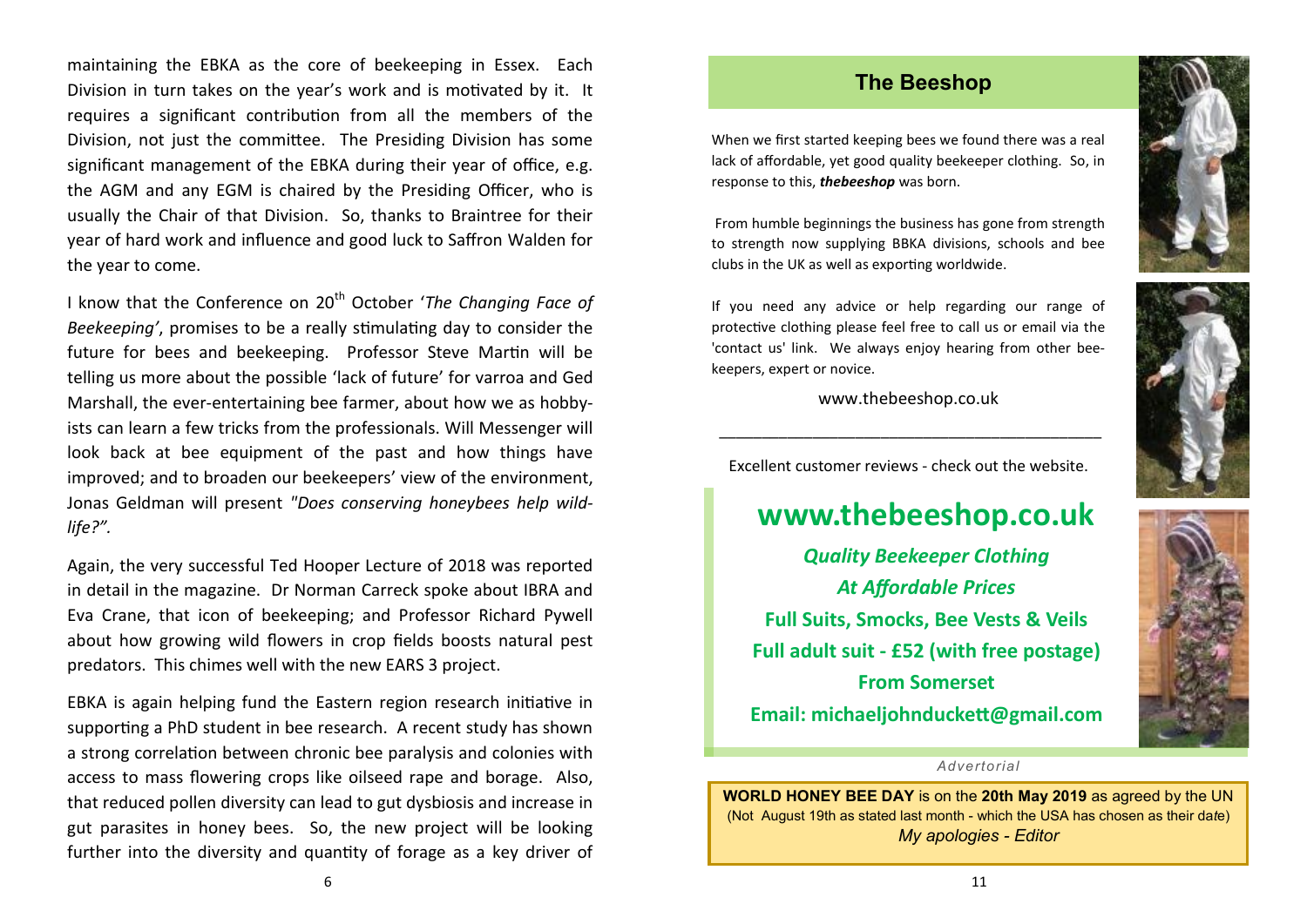

**EBKA Annual General Meeting - Saturday 16 March 2019 2.00pm Northumberland Lecture Theatre, Writtle College, Lordship Lane, Writtle CM1 3RR**

# **The Bee Shed**

**Approved** *N***ational** *B***ee** *S***upplies Stockist and Distributor** A Range of Frames and Foundation Hives and Hive Parts, Tools and Equipment **Open by Appointment**: Please call Wendy on **07764 609 803** or Email: [beeshed@btinternet.com](mailto:beeshed@btinternet.com)  **f** The Bee Shed Stock **Meepshole, Great Prestons Lane, Stock, Essex CM4 9RL**

disease susceptibility in honey bees and we look forward to more progress reports as the study develops.

As ever, we have sadly lost members of our Association this year. They will be recorded in the Book of Commemoration – a beautiful tome – have a look at the AGM on  $16<sup>th</sup>$  March. Ken Barker, President at Epping Forest deserves special mention after a lifetime in beekeeping. The Book of Commemoration also has three items of celebration to note this year – the centenaries of three Divisions, Chelmsford, Saffron Walden and Epping Forest. Chelmsford, in particular, has enthusiastically embraced this milestone, not least with the replacement of Ted Hooper's observation hive in Chelmsford Museum with a beautiful new model in solid oak.

Finally, in addition to those previously mentioned, I'd like to thank all those who contribute so tirelessly to the success of the Association, both at Divisional level, but especially at CEC. Special thanks to Tony Rand and Richard Ridler who have taken on officer roles in difficult circumstances - we like a challenge - but, I fear, it will be as nothing to the Asian hornet!

Jane Ridler, Chair February 2019